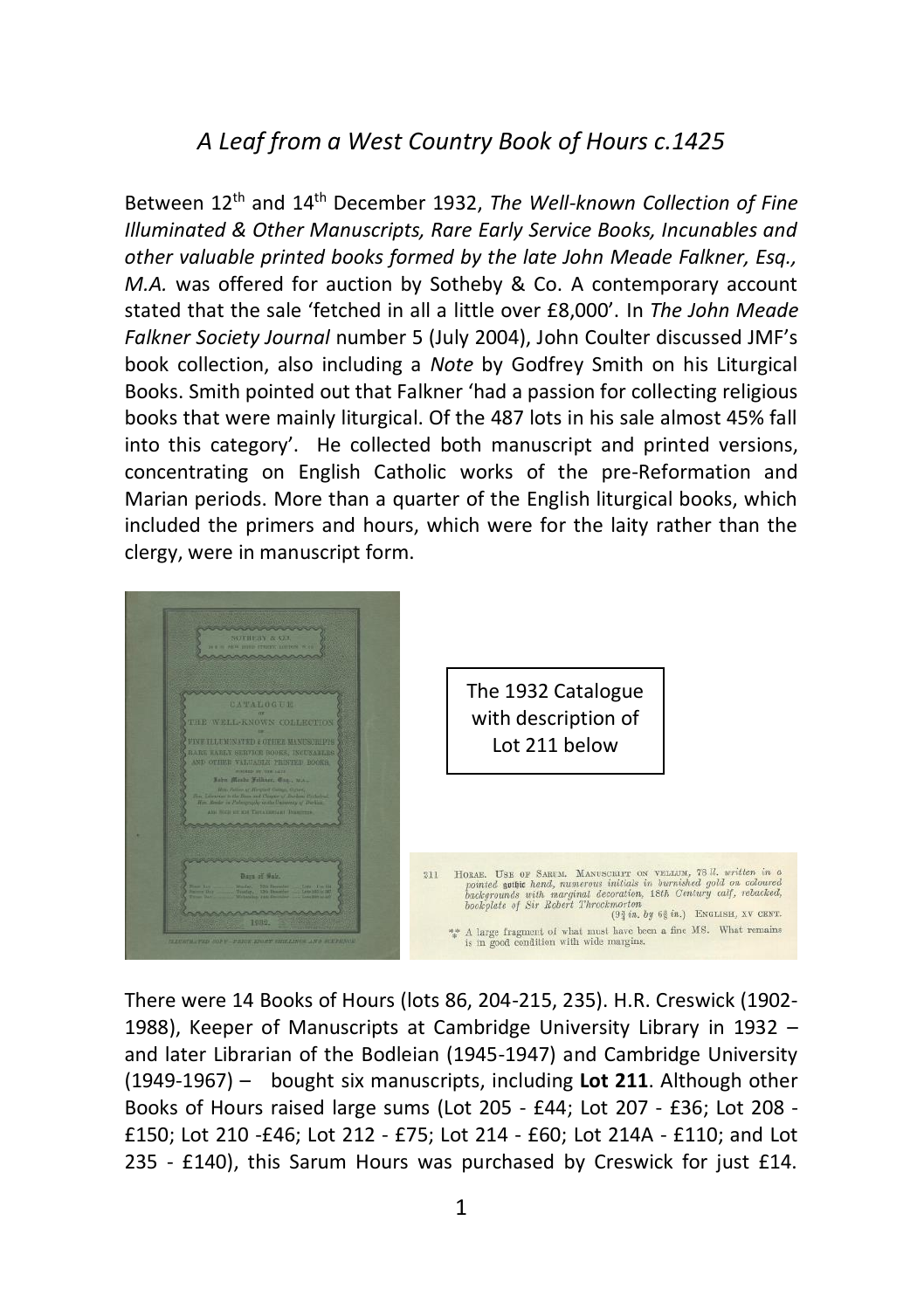Clearly, one reason was that it was 'a large fragment', missing all its miniatures. One wonders how many miniatures there were originally.

This Book of Hours was re-sold at Sotheby's on 3<sup>rd</sup> April, 1939 as Lot 44. It was bought by Edwards for £8. 10s. and in the following year it was acquired by Charles F. Cutts (1871-1949), co-founder of the Nevada Art Gallery from Dawson's of Los Angeles. The Gallery acquired Cutts' personal collection, as a foundation bequest, some time after his death. Some fifty years later, it sold the Book of Hours 'to benefit the collections' (the housing collapse was especially catastrophic in Nevada and may well have led to such deaccessioning); this time it was auctioned by Christie's on  $12<sup>th</sup>$ June, 2013. The auction house described it in some detail:

*Book of Hours, use of Sarum, in Latin, Illuminated Manuscript on Velum 250 x 170mm 78 + 2 leaves…with two-line initials in blue with red flourishing, recovered from a binding…other leaves also missing…*

*Provenance: perhaps made for an English cathedral priory: the rubrics are unusually specific in some of their directions in mentioning the bishop, dean cantor, chancellor, and treasurer (ff.35v-36), priest (f.44), and ordinal (f.37); other directions indicate that short passages of text are to be said silently ('sine pronunciacione', ff.43, 53v; 'sub silencio', f.44v) suggesting that the book was to be read communally, not for private devotion. The church of Salisbury is also mentioned (f.55)* 

*Although now lacking the opening leaf of every main text and, consequently, all its major illumination, this is an elegantly written and attractively decorated corpus of what was, until the Reformation, one of the most common types of medieval English book. It has been owned by a series of discerning collectors*. Falkner would have concurred.

In the summer of 2014, Dr. Scott Gwara, Professor of English and Comparative Literature at the University of South Carolina, produced Enchiridion 18: a catalogue of medieval manuscripts for university teaching & research. Among the 'Specimen Leaves & Fragments: Psalters & Prayer Books' were leaves from the Falkner Book of Hours. Wanting to preserve at least some leaves for American institutional libraries, Dr. Gwara had acquired eleven pages from a bookseller who had cut up Falkner's manuscript. Luckily, he was able to salvage all the consecutive pages of the Psalter of St. Jerome, which now resides in the Pitts Theology Library on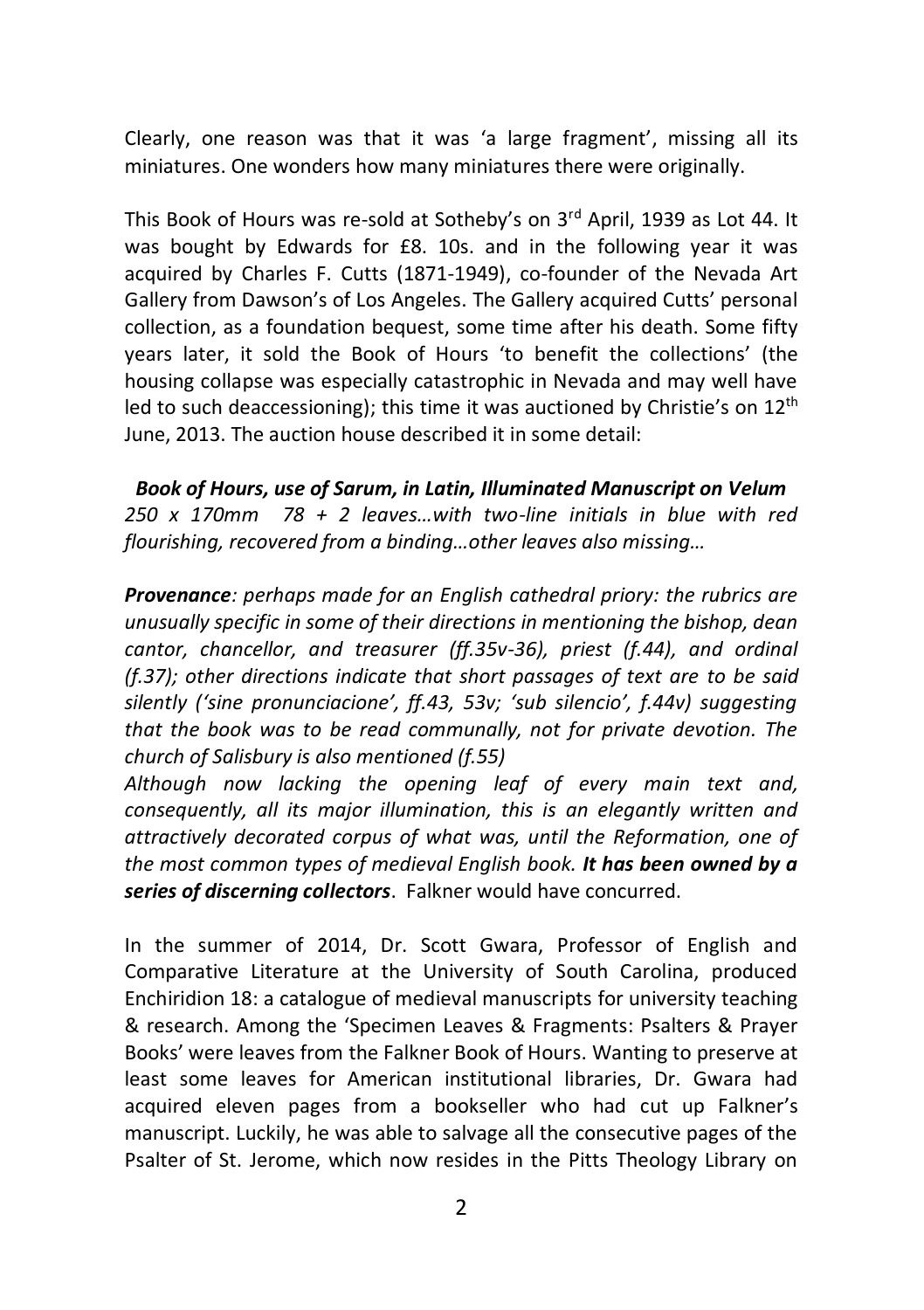the campus of Emory University in Atlanta. Dr. Gwara donated one leaf from the Hours of the Virgin to his home institution, the University of South Carolina. He also stated that 'this unusually large and important book of hours was doubtless commissioned for a chantry chapel in a major English church or cathedral', citing the same points made in the previous Christie's provenance details.

On the flyleaf of the book, there is a sixteenth century inscription (it may be earlier): '*Ye shall pray for the soules of Edward Cotterell & Margaret hys wyff, & of Roger, Thomas, John, William, Jane, Amey, Elizabeth, chylderyn of the seid Edwarde & Margaret'.*



**English Book of Hours from a West Country Chantry Chapel**

## **(From Enchiridion 18: Specimen Leaves & Fragments: Psalters and Prayer Books) King Alfred's Note Book LLC (Kind permission of Dr. Scott Gwara)**

It is idle to speculate on this Cotterell family as, so far, researches have drawn a blank. There is a village called Frampton Cotterell to the northeast of Bristol, where the present Frampton Court only dates from the 1600s, although it retains features from the medieval manor house. The